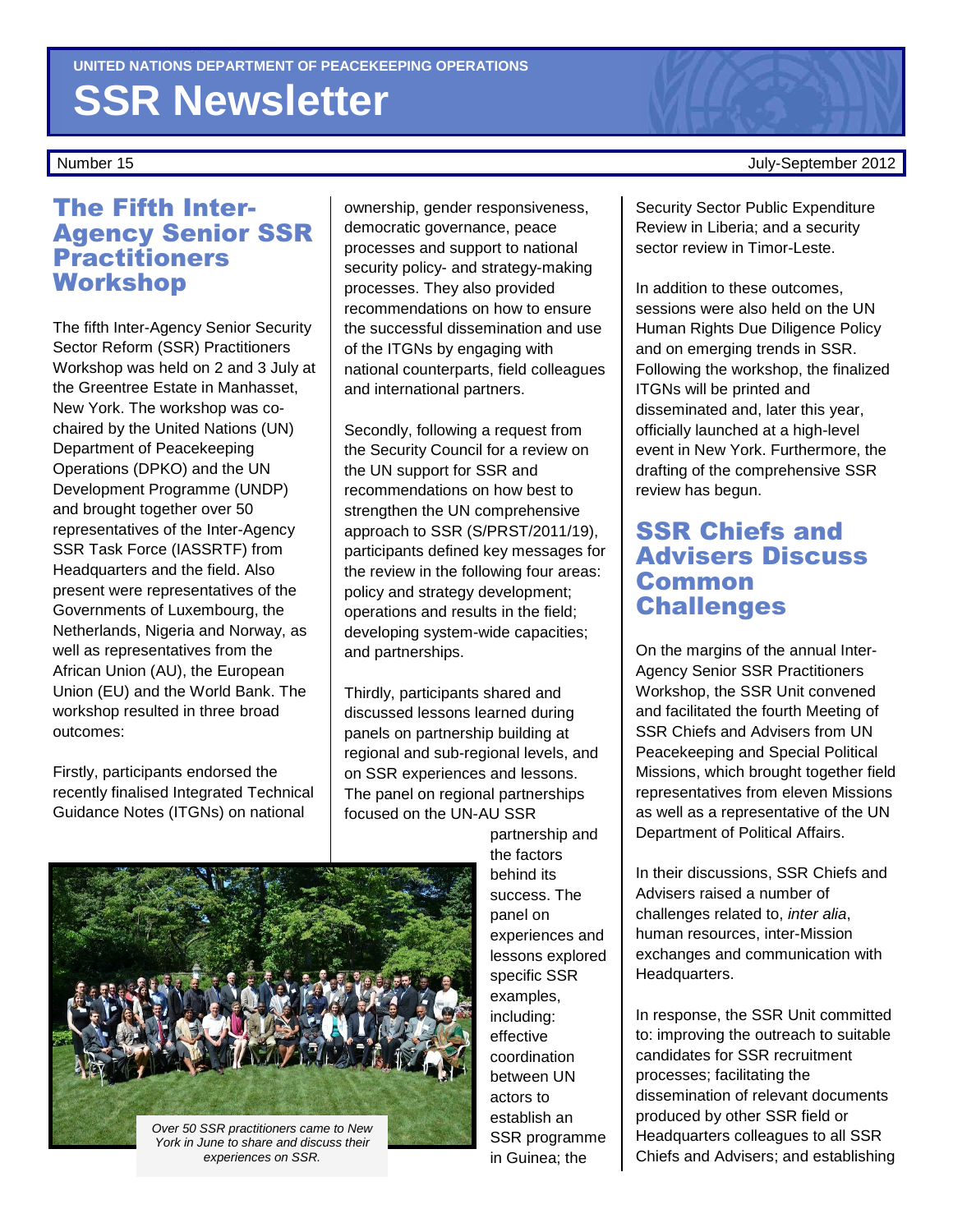

challenges and opportunities from their field experiences.

a structured mechanism for regular discussions between the SSR Unit and individual SSR Chiefs and Advisers.

In addition, the SSR Unit presented the first draft of a country-specific SSR Fact Sheet. All Missions will soon be invited to produce and update the fact sheet on a regular basis.

Other topics raised included the implementation of defence sector reform policy and training, and the need for increased SSR sensitization among senior Missions leadership.

#### Spotlight on a Mission: SSR in Côte d'Ivoire

This column seeks to provide the reader with a firsthand account from our Missions – an article about the field, by the field. This report was written by the SSR Division of the UN Operation in Côte d'Ivoire (UNOCI).

After ninety days of collective work, the SSR Working Group (GT-RSS) completed its task of elaborating a National SSR Strategy. This constitutes the first phase of the country's SSR process which was achieved through a participatory approach that included national and international stakeholders. Subsequently, a policy document on disarmament, demobilization and reintegration, part of the overall strategy, was endorsed by the National Security Council on 3 August, while the National SSR Strategy is expected to be endorsed during

the month of October.

Since the beginning of the SSR planning process, the GT-RSS organized two national seminars and held regular meetings to define the multi-sectoral reforms of security institutions and oversight bodies.

During the entire process, the UNOCI SSR Division has been coordinating all SSR efforts within the Mission and the UN Country Team, and consolidating feedback for the Government through the GT-RSS.

The UNOCI SSR Division contributed to the two national seminars held in May and June by providing technical and expert advice regarding SSR, and by supporting GT-RSS members to organize study trips abroad and internal

consultations in Côte d'Ivoire. Specifically, UNOCI SSR **Division** facilitated and financed two study trips of the GT-RSS to Europe and one consultation with local stakeholders in the west of Côte d'Ivoire in July.

Before commencing implementation of the third phase of the process, UNOCI has been assisting the Government in defining a communication strategy.

The second phase aims to inform and sensitize beneficiaries and stakeholders throughout the country about the reforms set forth by the Government. Considering that the strategy was prepared at the central level through an inter-ministerial approach with contributions from Parliament, non-State actors and international community representatives, it is critical that the primary beneficiaries of the reform – the population – be given an opportunity to discuss, understand and own the proposed strategy.

For this purpose, a "caravan for national ownership of SSR" will be organized from September to December throughout the country. It will bring to the people and local authorities a better understanding of the Government's approach on how to transform the security institutions to better match citizens' needs.

The UNOCI SSR Division and Public Information Office are currently working with the Centre for Governmental Information and Communication and two donors



Duékoué by the chair of the Democratic Control pillar of the GT-RSS, Mr. Afoussy Bamba, parliamentarian and mayor.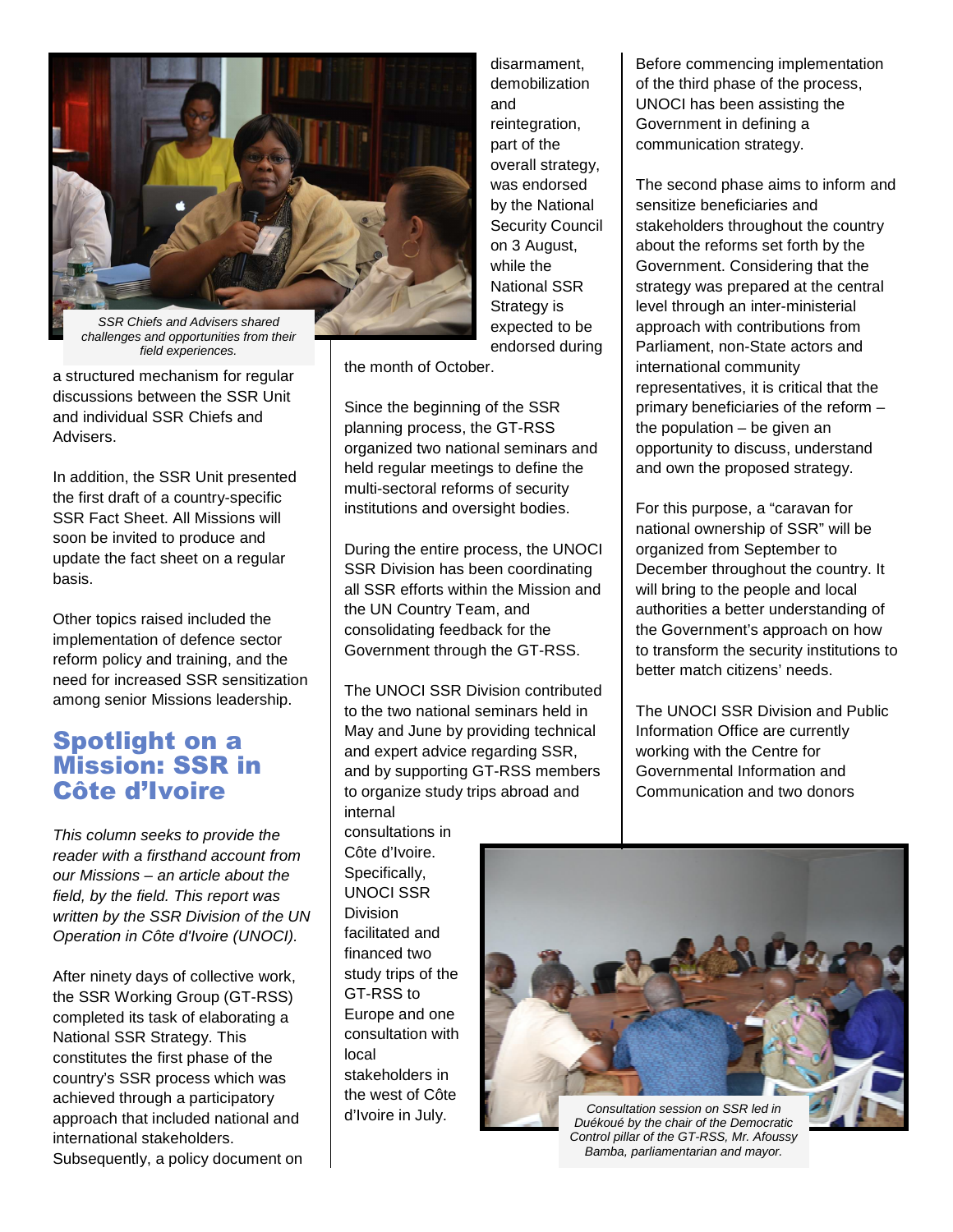(United States and EU) to finalize the SSR communication strategy as well as to design the itinerary of the upcoming nationwide caravan.

Building on the initial idea to hold a national seminar on SSR to foster ownership of the strategy, the GT-RSS decided to embrace a more participatory approach and to invest time and efforts to get closer to the local communities for popular validation and exchange on the implementation of the National SSR Strategy.

The GT-RSS intends to invite experts from other countries to join the caravan and share their experiences and lessons learned with the population, thus increasing the chances for the reforms to find fertile ground once the implementation phase begins.

In addition, the UNOCI SSR Division prepared a study trip to Senegal for GT-RSS members on the topic of gender and SSR in order to sensitize Ivoirian actors about the process of integrating women in security institutions and with the aim of strengthening south-south cooperation between the two West African countries. This initiative is financed by the UN Peacebuilding Fund and is part of a broader civilian capacities project.

#### Developing Guidance on Public **Expenditure** Reviews

On 12 and 13 July, the SSR Unit participated in the Security Sector Public Financial Management Sourcebook Practitioner and Expert Workshop, convened by the World Bank. The two-day conference brought together approximately 40 representatives from the World Bank, national authorities (El Salvador, Liberia, Sierra Leone), donor

community and the UN (SSR Unit and UNDP) in Washington. **While** international actors have been undertaking public expenditure reviews (PER) in various



sectors such as health and education for many years, few such assessments have been undertaken in the security sector. The objective of the Sourcebook is to strengthen the dialogue between government officials and practitioners working on public expenditure management and security sector issues.

The discussions centered on how best to frame the rationale for security sector public expenditure reviews; identifying entry points for dialogue on security sector expenditure issues; defining the appropriate scope and content; and addressing the key considerations in the design of expenditure review processes.

As illustrated by the first of its kind Public Expenditure and Needs Assessment Review, undertaken in December 2011 by the UN Mission in Liberia (UNMIL) and the World Bank, with technical support from the SSR Unit, PERs offer a useful tool in peacekeeping contexts and are particularly relevant during the transitional phase of a UN Mission's deployment.

#### Opening of an **Emergency** Response Centre in Timor-Leste

The UN Integrated Mission in Timor-Leste (UNMIT) is expected to end its operations in December and its

with DNPC Director Domingos Pinto during the opening of the Emergency Response Centre.

Security Sector Support Unit (SSSU), after five years in operation, has been wrapping up its projects. Conducted jointly with UNDP, many projects were designed to enhance civilian oversight and capacity. Working closely with various Government agencies and in cooperation with the National Parliament and the Office of the President, SSSU Advisers were also involved in a broad range of training and development activities.

One of the final activities saw SSSU and UNDP staff hand over equipment and award training certificates at the opening of the Emergency Response Centre to be operated by the National Directorate for Civil Protection (DNPC).

The DNPC, headquartered in Dili, is responsible for coordinating the emergency response to fires, accidents and natural disasters throughout the country.

The opening of the Centre, developed with international funding and advice from the UN, was accompanied by a series of training programmes for DNPC staff conducted in August.

"I thank all UN staff involved in this project, especially the advisers from the SSSU. This technical equipment and training will greatly help our efforts to respond to emergencies in the future," said DNPC Director, Domingos Pinto.